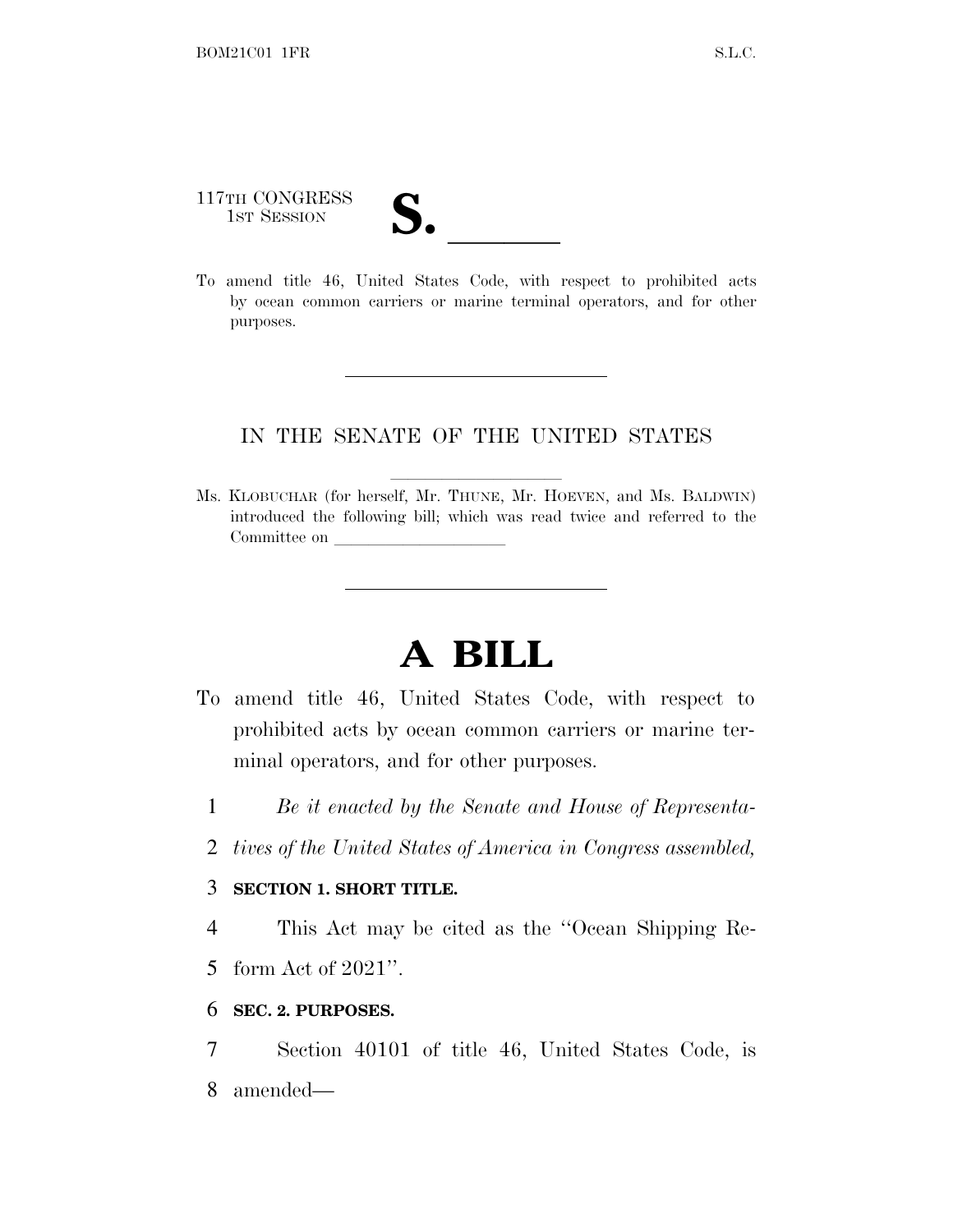| $\mathbf{1}$   | $(1)$ by striking paragraph $(2)$ and inserting the    |
|----------------|--------------------------------------------------------|
| $\overline{2}$ | following:                                             |
| 3              | $\lq(2)$ ensure an efficient, competitive, and eco-    |
| $\overline{4}$ | nomical transportation system in the ocean com-        |
| 5              | merce of the United States;";                          |
| 6              | $(2)$ in paragraph $(3)$ , by inserting "and sup-      |
| 7              | porting commerce" before "needs"; and                  |
| $8\,$          | $(3)$ by striking paragraph $(4)$ and inserting the    |
| 9              | following:                                             |
| 10             | $(4)$ promote the growth and development of            |
| 11             | United States exports.".                               |
|                |                                                        |
| 12             | SEC. 3. SERVICE CONTRACTS.                             |
| 13             | Section $40502(c)$ of title 46, United States Code, is |
| 14             | amended—                                               |
| 15             | $(1)$ in paragraph $(7)$ by striking "; and " and in-  |
| 16             | serting a semicolon;                                   |
| 17             | $(2)$ in paragraph $(8)$ by striking the period and    |
| 18             | inserting "; and"; and                                 |
| 19             | $(3)$ by adding at the end the following:              |
| 20             | $\lq(9)$ any other essential terms that the Federal    |
| 21             | Maritime Commission determines necessary or ap-        |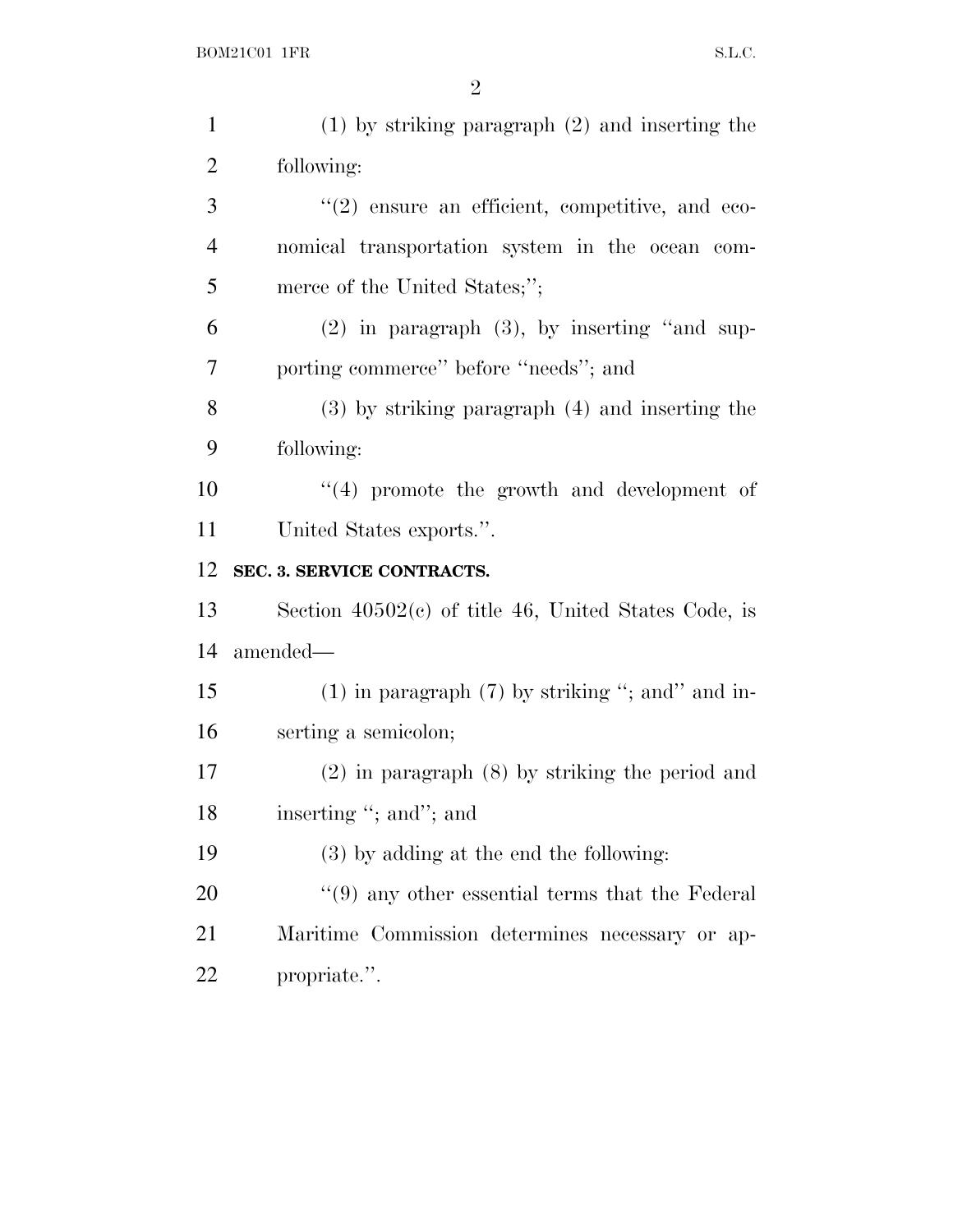#### **SEC. 4. SHIPPING EXCHANGE REGISTRY.**

 (a) I<sup>N</sup> GENERAL.—Chapter 405 of title 46, United States Code, is amended by adding at the end the fol-lowing:

# **''§ 40504. Shipping exchange registry**

 ''(a) I<sup>N</sup> GENERAL.—No person may operate a ship- ping exchange involving ocean transportation in the for- eign commerce of the United States unless the shipping exchange is registered as a national shipping exchange under the terms and conditions provided in this section and the regulations issued pursuant to this section.

 ''(b) REGISTRATION.—A person shall register a ship- ping exchange by filing with the Federal Maritime Com- mission (referred to in this section as the 'Commission') an application for registration in such form as the Com- mission, by rule, may prescribe containing the rules of the exchange and such other information and documents as the Commission, by rule, may prescribe as necessary or appropriate in the public interest.

20 "(c) EXEMPTION.—The Commission may exempt, conditionally or unconditionally, a shipping exchange from registration under this section if the Commission finds that the shipping exchange is subject to comparable, com- prehensive supervision and regulation by the appropriate governmental authorities in a foreign country where the shipping exchange is headquartered.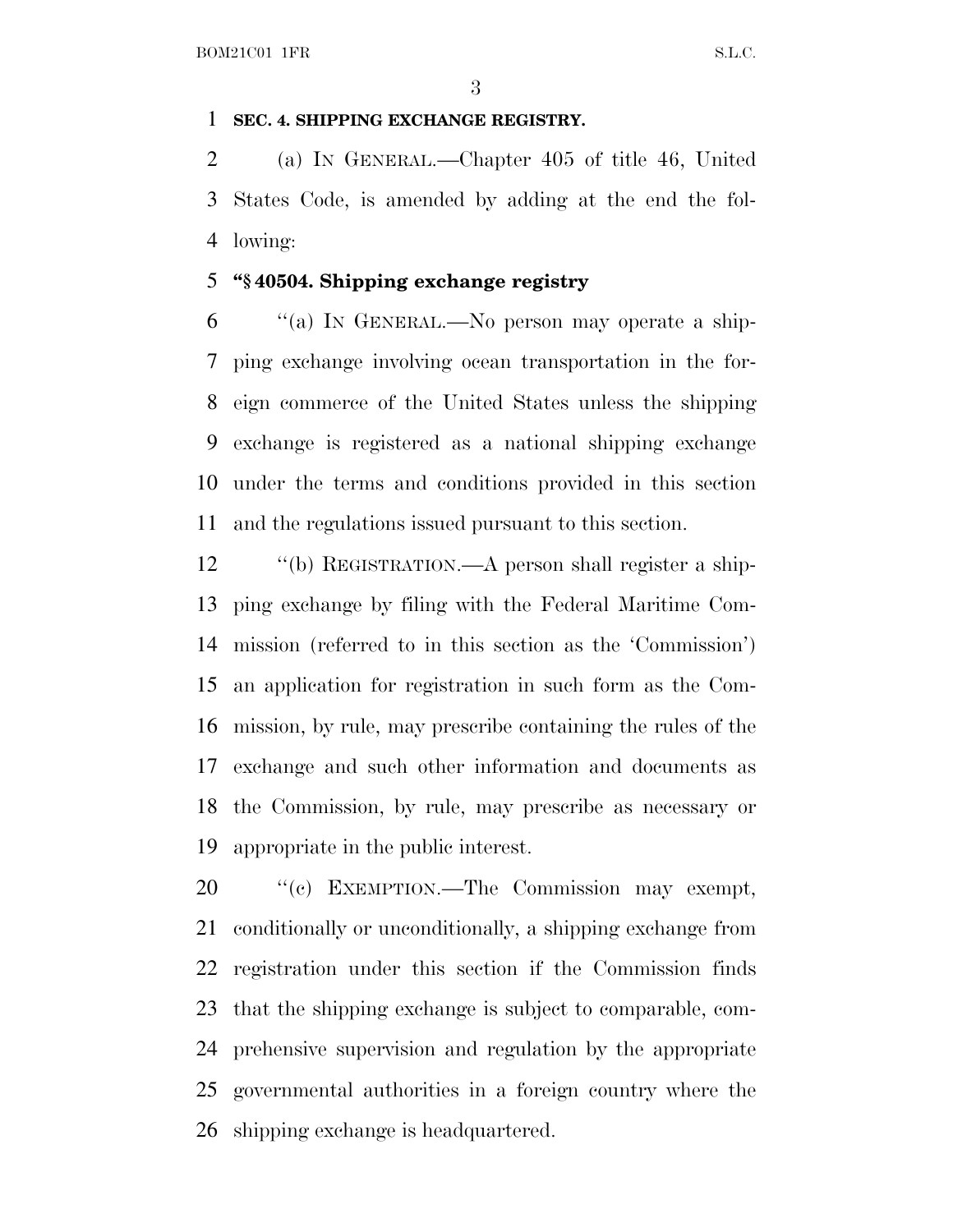BOM21C01 1FR S.L.C.

 ''(d) REGULATIONS.—Not later than 3 years after the date of enactment of the Ocean Shipping Reform Act of 2021, the Commission shall issue regulations pursuant to subsection (a), which shall set standards necessary to carry out subtitle IV of this title for registered national shipping exchanges, including the minimum requirements for service contracts established under section 40502 of this title.

9 "(e) DEFINITION OF SHIPPING EXCHANGE.—In this section, the term 'shipping exchange' means a service or platform for shippers to communicate freight traffic and capacity information to common carriers.''.

 (b) APPLICABILITY.—The registration requirement under section 40504 of title 46, United States Code (as added by subsection (a)), shall take effect on the date on which the Federal Maritime Commission states the rule is effective in the regulations issued under such section. (c) CLERICAL AMENDMENT.—The analysis for chap- ter 405 of title 46, United States Code, is amended by adding at the end the following:

''40504. Shipping exchange registry.''.

## **SEC. 5. PROHIBITION ON RETALIATION.**

 Section 41102 of title 46, United States Code, is amended by adding at the end the following:

24 "(d) PROHIBITION ON RETALIATION.—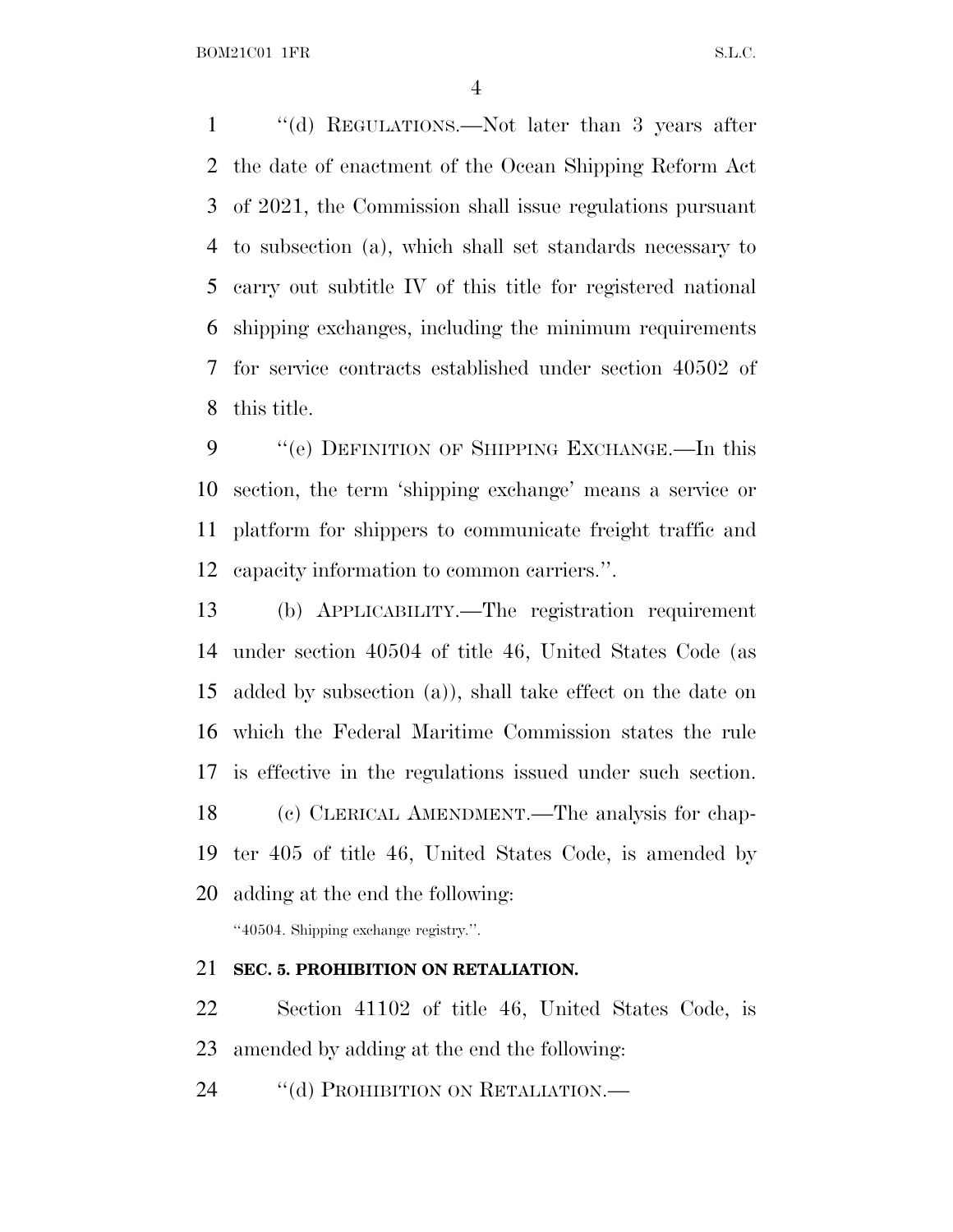1 "(1) IN GENERAL.—A common carrier, marine terminal operator, or ocean transportation inter- mediary, either alone or in conjunction with any other person, directly or indirectly, may not retaliate against a shipper, a motor carrier, or an agent of such a shipper or carrier by taking any action de- scribed in paragraph (2) because the shipper or motor carrier has patronized another common car- rier, marine terminal operator, or ocean transpor- tation intermediary, or has filed a complaint, or for any other reason. 12 ''(2) ACTIONS.—The actions described in this paragraph are—  $\text{``(A)}$  refusing, or threatening to refuse, cargo space accommodations when available; or  $\langle G \rangle$  resorting to any other prohibited ac-17 tions under section  $41104(a)(3)$ .". **SEC. 6. PUBLIC DISCLOSURE.** Section 41103 of title 46, United States Code, is amended by adding at the end the following: ''(d) PUBLIC DISCLOSURES.—The Federal Maritime Commission shall publish, and annually update, on the website of the Commission—  $(1)$  all findings by the Commission of false certifications by common carriers or marine terminal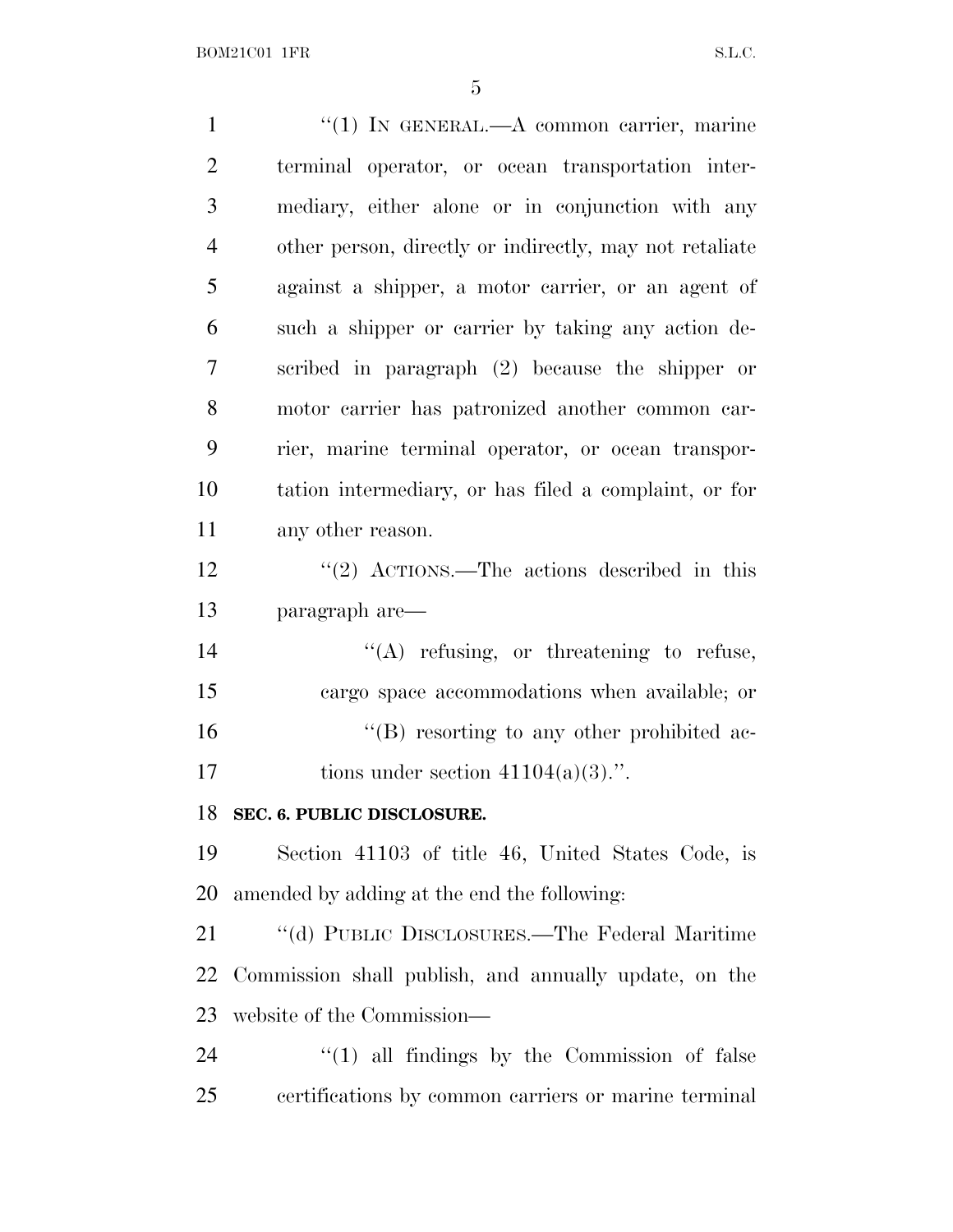$\begin{minipage}{.4\linewidth} \textbf{BOM21C01} \textbf{1FR} \end{minipage}$ 

| $\mathbf{1}$   | operators under section $41104(a)(15)$ of this title;      |
|----------------|------------------------------------------------------------|
| $\overline{2}$ | and                                                        |
| 3              | $"(2)$ all penalties imposed or assessed against           |
| 4              | common carriers or marine terminal operators, as           |
| 5              | applicable, under sections 41107, 41108, and 41109,        |
| 6              | listed by each common carrier or marine terminal           |
| 7              | operator.".                                                |
| 8              | SEC. 7. COMMON CARRIERS.                                   |
| 9              | (a) IN GENERAL.—Section 41104 of title 46, United          |
| 10             | States Code, is amended—                                   |
| 11             | $(1)$ in subsection $(a)$ —                                |
| 12             | $(A)$ in the matter preceding paragraph $(1)$ ,            |
| 13             | by striking "may not" and inserting "shall                 |
| 14             | not";                                                      |
| 15             | $(B)$ by striking paragraph $(3)$ and insert-              |
| 16             | ing the following:                                         |
| 17             | $\cdot\cdot$ (3) with due regard being given to the proper |
| 18             | loading of the vessel and the available tonnage,           |
| 19             | refuse cargo space accommodations when available,          |
| 20             | or resort to other unfair or unjustly discriminatory       |
| 21             | methods;";                                                 |
| 22             | $(C)$ in paragraph $(5)$ , by striking" in the             |
| 23             | matter of rates or charges" and inserting                  |
| 24             | "against any commodity group or type of ship-              |
| 25             | ment or in the matter of rates or charges";                |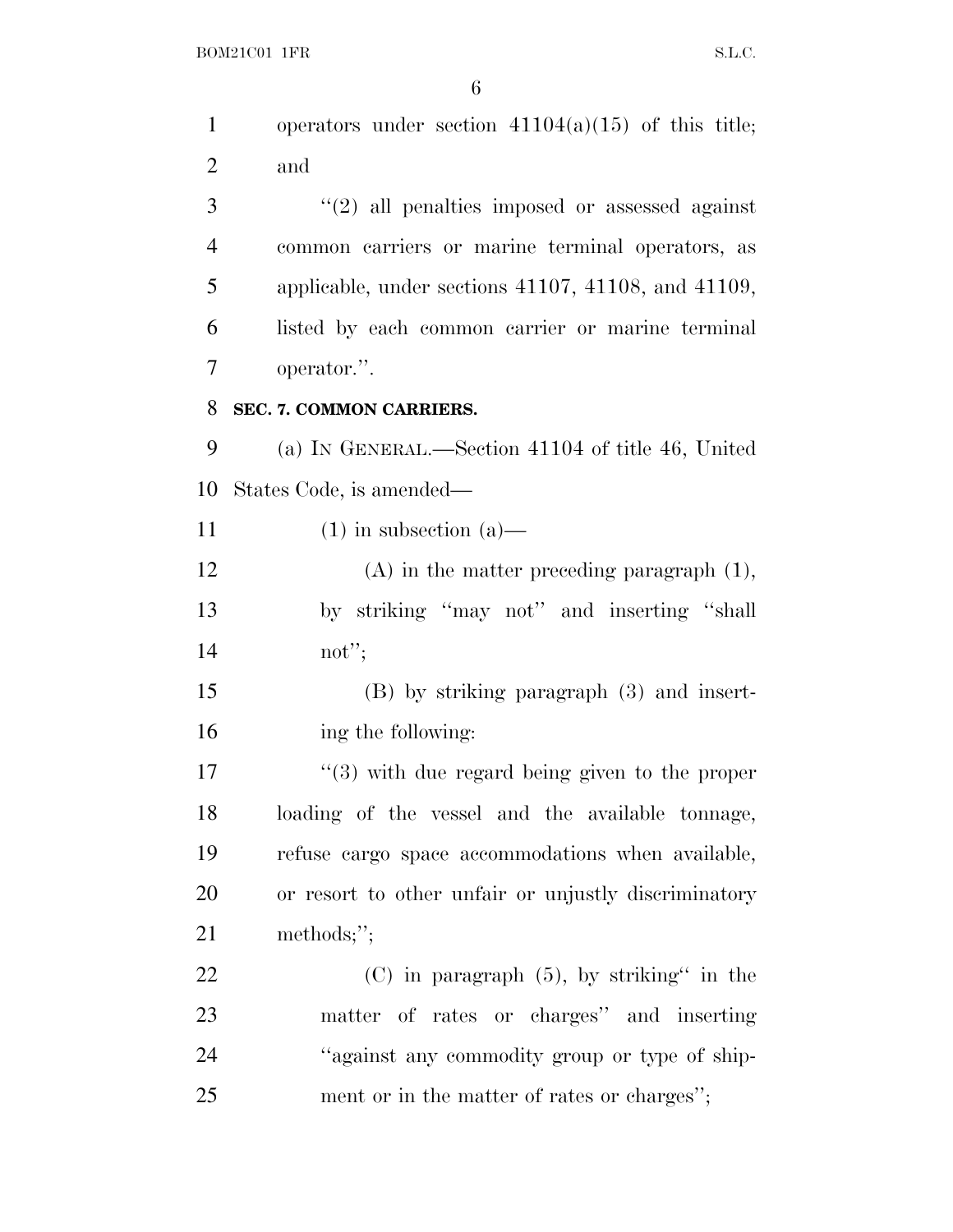| $\mathbf{1}$   | $(D)$ in paragraph $(9)$ , by inserting                |
|----------------|--------------------------------------------------------|
| $\overline{2}$ | "against any commodity group or type of ship-          |
| 3              | ment or in the matter of rates or charges" after       |
| $\overline{4}$ | "disadvantage";                                        |
| 5              | $(E)$ in paragraph $(10)$ , by adding ", in-           |
| 6              | cluding with respect to vessel space accommoda-        |
| $\overline{7}$ | tions" after "negotiate";                              |
| 8              | (F) in paragraph $(12)$ by striking "; or"             |
| 9              | and inserting a semicolon;                             |
| 10             | $(G)$ in paragraph $(13)$ by striking the pe-          |
| 11             | riod and inserting a semicolon; and                    |
| 12             | (H) by adding at the end the following:                |
| 13             | $``(14)$ assess any party for a charge that is in-     |
| 14             | consistent or does not comply with all applicable pro- |
| 15             | visions of part 545 of title 46, Code of Federal Reg-  |
| 16             | ulations (or successor regulations); or                |
| 17             | $\cdot$ (15) invoice any party for demurrage or deten- |
| 18             | tion charges, unless accompanied by an accurate cer-   |
| 19             | tification that such charges comply with—              |
| 20             | "(A) all provisions of part 545 of title 46,           |
| 21             | Code of Federal Regulations (or successor regu-        |
|                |                                                        |
| 22             | lations); and                                          |
| 23             | $\lq\lq$ (B) the findings of the final rule pub-       |
| 24             | lished on May 18, 2020, entitled 'Interpretive         |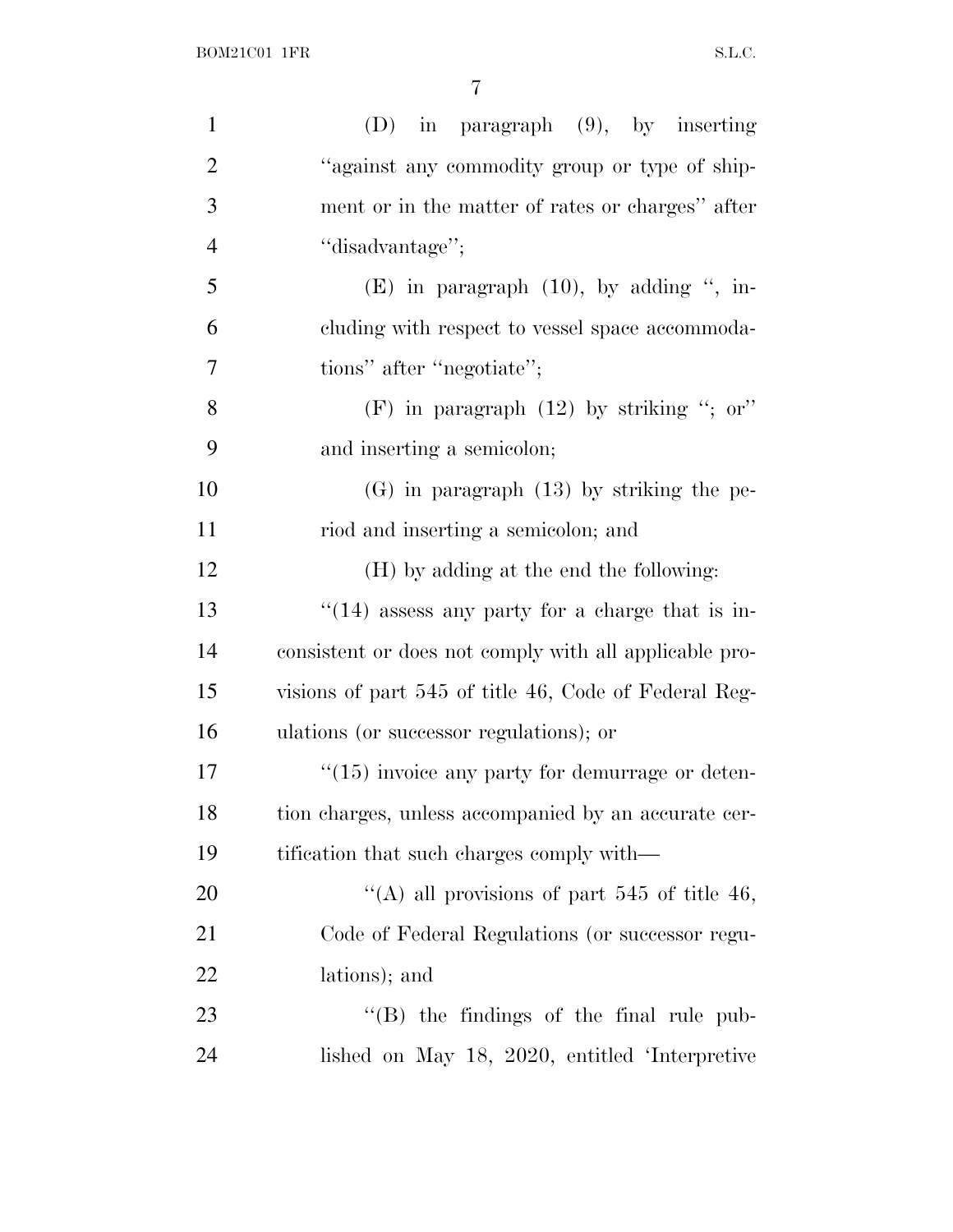|               | Rule on Demurrage and Detention Under the             |
|---------------|-------------------------------------------------------|
| -2            | Shipping Act' $(85 \text{ Fed. Reg. } 29638)$ ."; and |
| $\mathcal{R}$ | $(2)$ by adding at the end the following:             |

4 "(d) VIOLATION OF PROHIBITION.—If the Commis- sion determines, after an investigation in response to a submission under section 41310, that a certification under subsection (a)(15) was inaccurate or false, penalties under section 41107 shall be applied.

 ''(e) CERTIFICATION.—Failure to include a certifi- cation under subsection (a)(15) alongside any demurrage or detention charge shall eliminate any obligation of the charged party to pay the applicable charge.''.

 (b) RULEMAKING ON DEMURRAGE OR DETENTION.— (1) IN GENERAL.—Not later than 1 year after the date of enactment of this Act, the Federal Mari- time Commission shall issue rulemaking further de- fining prohibited practices by common carriers, ma- rine terminal operators, shippers, and ocean trans- portation intermediaries under section 41102(c) of title 46, United States Code, regarding the assess-ment of demurrage or detention charges.

 (2) CONTENTS.—The rulemaking under para- graph (1) shall seek to further clarify reasonable rules and practices related to the assessment of de-tention and demurrage charges to address the issues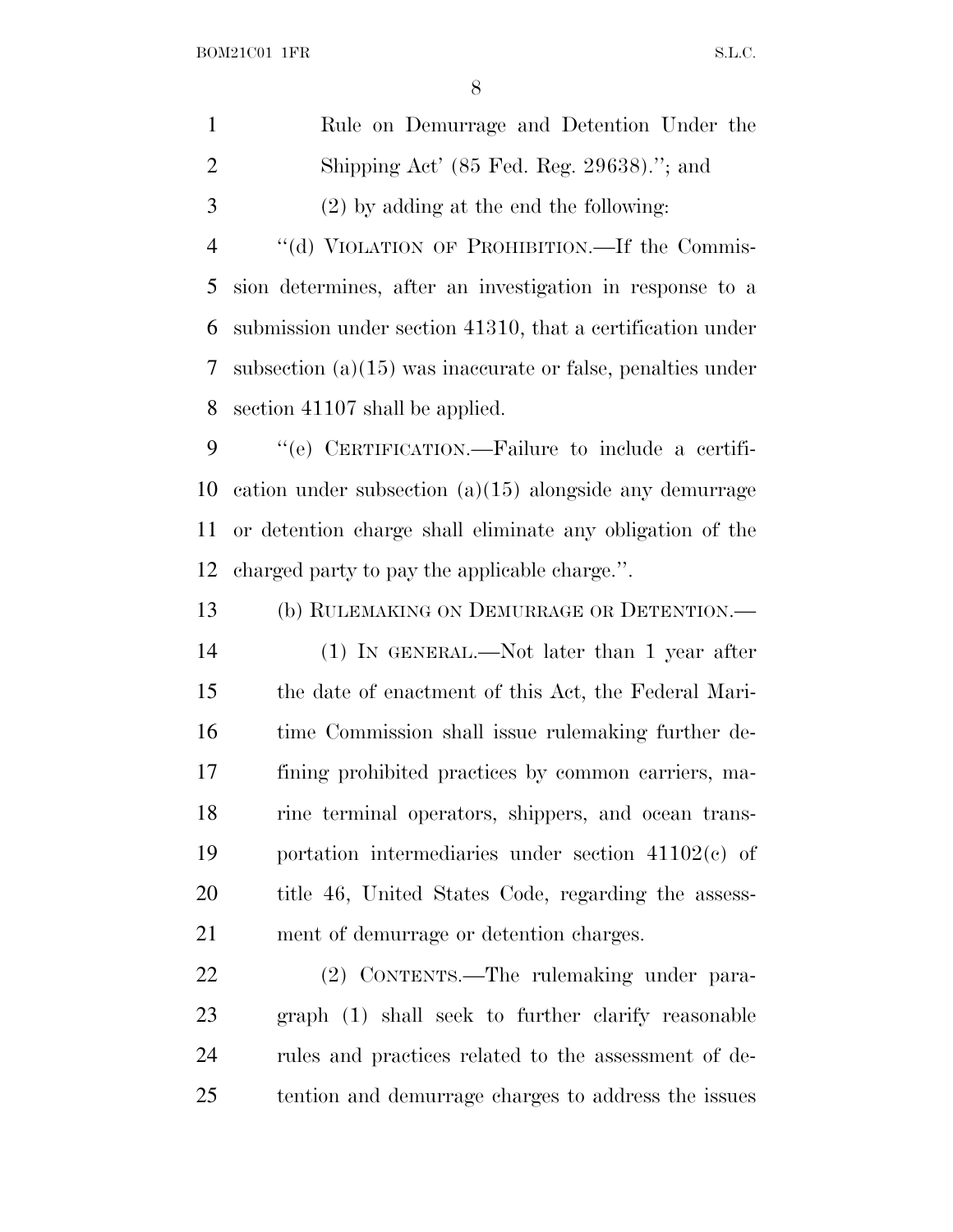identified in the final rule published on May 18, 2020, titled ''Interpretive Rule on Demurrage and Detention Under the Shipping Act'' (85 Fed. Reg. 29638), including a determination of which parties may be appropriately billed for any demurrage, de-tention, or other similar per container charges.

 (c) RULEMAKING ON UNFAIR OR UNJUSTLY DIS- CRIMINATORY METHODS.—Not later than 1 year after the date of enactment of this Act, the Federal Maritime Com- mission shall issue rulemaking defining unfair or unjustly discriminatory methods under section 41104(a)(3) of title 46, as amended by this section.

 (d) RULEMAKING ON UNREASONABLY REFUSE TO DEAL OR NEGOTIATE WITH RESPECT TO VESSEL SPACE ACCOMMODATIONS.—Not later than 1 year after the date of enactment of this Act, the Federal Maritime Commis- sion shall issue rulemaking defining unreasonable refusal to deal or negotiate with respect to vessel space under sec-19 tion  $41104(a)(10)$  of title 46, as amended by this section.

#### **SEC. 8. ASSESSMENT OF PENALTIES OR REFUNDS.**

 (a) I<sup>N</sup> GENERAL.—Title 46, United States Code, is amended—

(1) in section 41107—

 (A) in the section heading, by inserting ''**or refunds**'' after ''**penalties**'';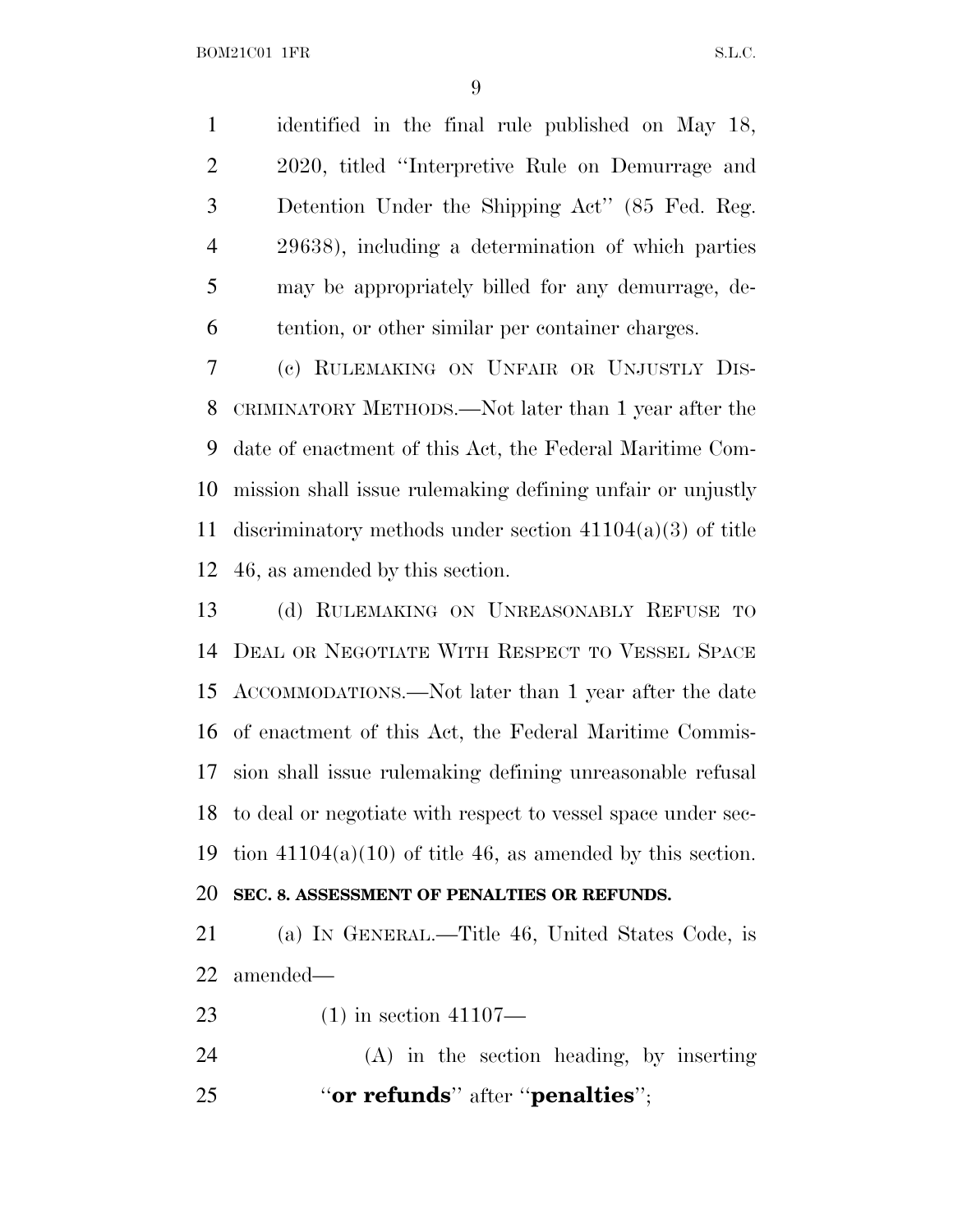| $\mathbf{1}$   | $(B)$ in subsection $(a)$ , by inserting "or, in     |
|----------------|------------------------------------------------------|
| $\overline{2}$ | addition to or in lieu of a civil penalty, is liable |
| 3              | for the refund of a charge" after "civil pen-        |
| $\overline{4}$ | alty"; and                                           |
| 5              | $(C)$ in subsection (b), by inserting "or, in        |
| 6              | addition to or in lieu of a civil penalty, the re-   |
| 7              | fund of a charge," after "civil penalty"; and        |
| 8              | $(2)$ in section 41109—                              |
| 9              | (A) in the section heading, by inserting             |
| 10             | "or refunds" after "penalties";                      |
| 11             | $(B)$ in subsection $(a)$ —                          |
| 12             | (i) by inserting "or, in addition to or              |
| 13             | in lieu of a civil penalty, order the refund         |
| 14             | of a charge" after "this part"; and                  |
| 15             | (ii) by inserting "or refund of such                 |
| 16             | charge" after "conditions, a civil penalty";         |
| 17             | $(C)$ by striking subsection $(e)$ ;                 |
| 18             | by redesignating subsections<br>(D)<br>(d)           |
| 19             | through $(g)$ as subsections $(e)$ through $(f)$ ;   |
| 20             | $(E)$ in subsection (d), as redesignated by          |
| 21             | subparagraph $(D)$ , by inserting "or order a re-    |
| 22             | fund of a charge" after "civil penalty";             |
| 23             | $(F)$ in subsection (e), as redesignated by          |
| 24             | subparagraph (D), by inserting "or who is or-        |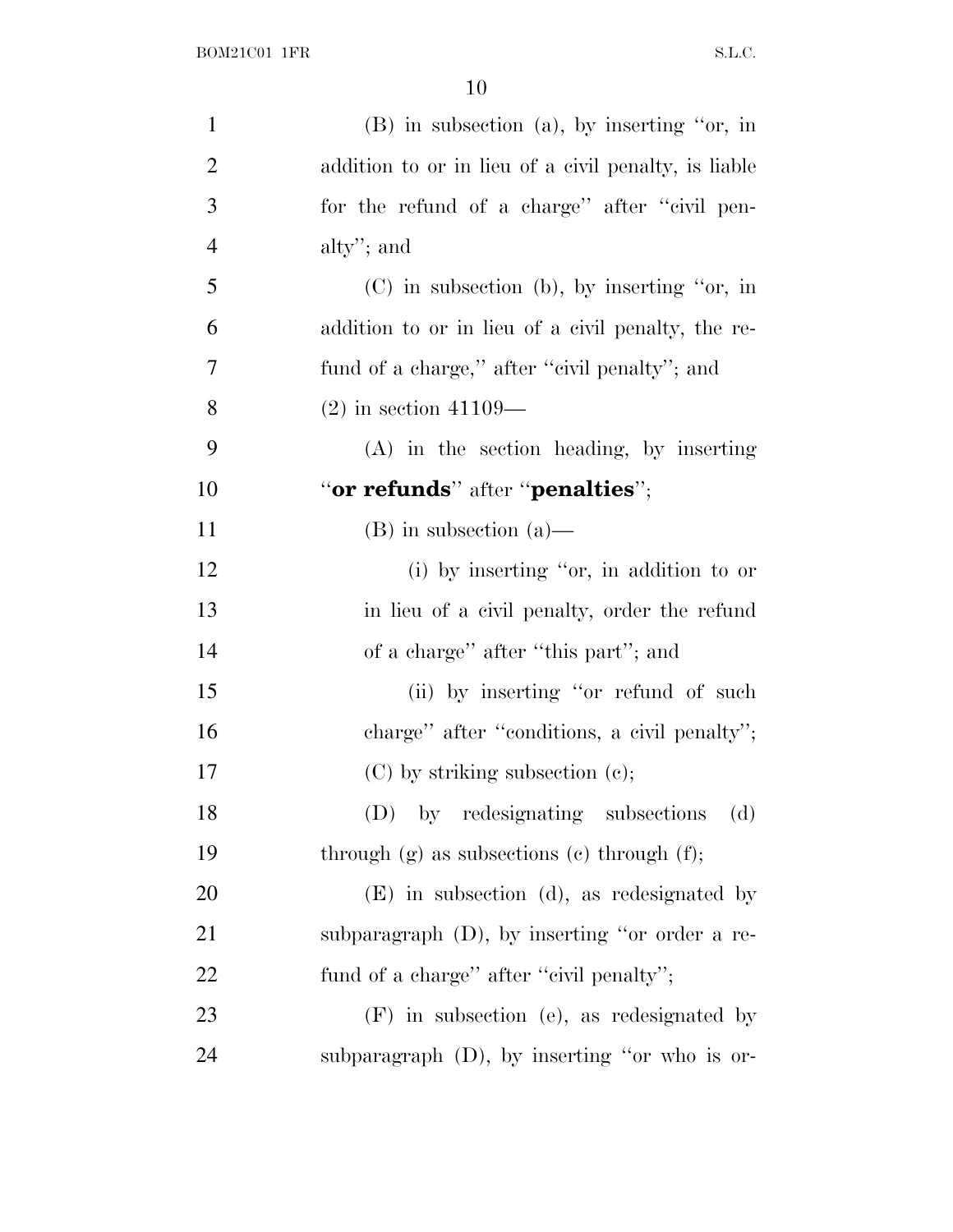| $\mathbf{1}$   | dered to refund a charge" after "civil penalty is        |
|----------------|----------------------------------------------------------|
| $\overline{2}$ | assessed"; and                                           |
| 3              | (G) in subsection (f), as redesignated by                |
| $\overline{4}$ | subparagraph $(D)$ —                                     |
| 5              | (i) by inserting "or pay a refund of a                   |
| 6              | charge" after "of a civil penalty"; and                  |
| $\overline{7}$ | (ii) by inserting "or the amount or-                     |
| 8              | dered to be refunded" after "amount as-                  |
| 9              | sessed".                                                 |
| 10             | CLERICAL AMENDMENTS.—The analysis<br>(b)<br>for          |
| 11             | chapter 411 of title 46, United States Code, is amended— |
| 12             | $(1)$ by striking the item relating to section           |
| 13             | 41107 and inserting the following:                       |
|                | "41107. Monetary penalties or refunds."; and             |
| 14             | $(2)$ by striking the item relating to section           |
| 15             | 41109 and inserting the following:                       |
|                | "41109. Assessment of penalties or refunds.".            |
| 16             | SEC. 9. DATA COLLECTION.                                 |
| 17             | (a) IN GENERAL.—Chapter 411 of title 46, United          |
| 18             | States Code, is amended by adding at the end the fol-    |
| 19             | lowing:                                                  |
| 20             | "SEC. 41110. DATA COLLECTION.                            |
| 21             | "(a) IN GENERAL.—Common carriers covered under           |
| 22             | this chapter shall submit to the Federal Maritime Com-   |
| 23             | mission a calendar quarterly report that describes the   |
| 24             | total import and export tonnage and the total loaded and |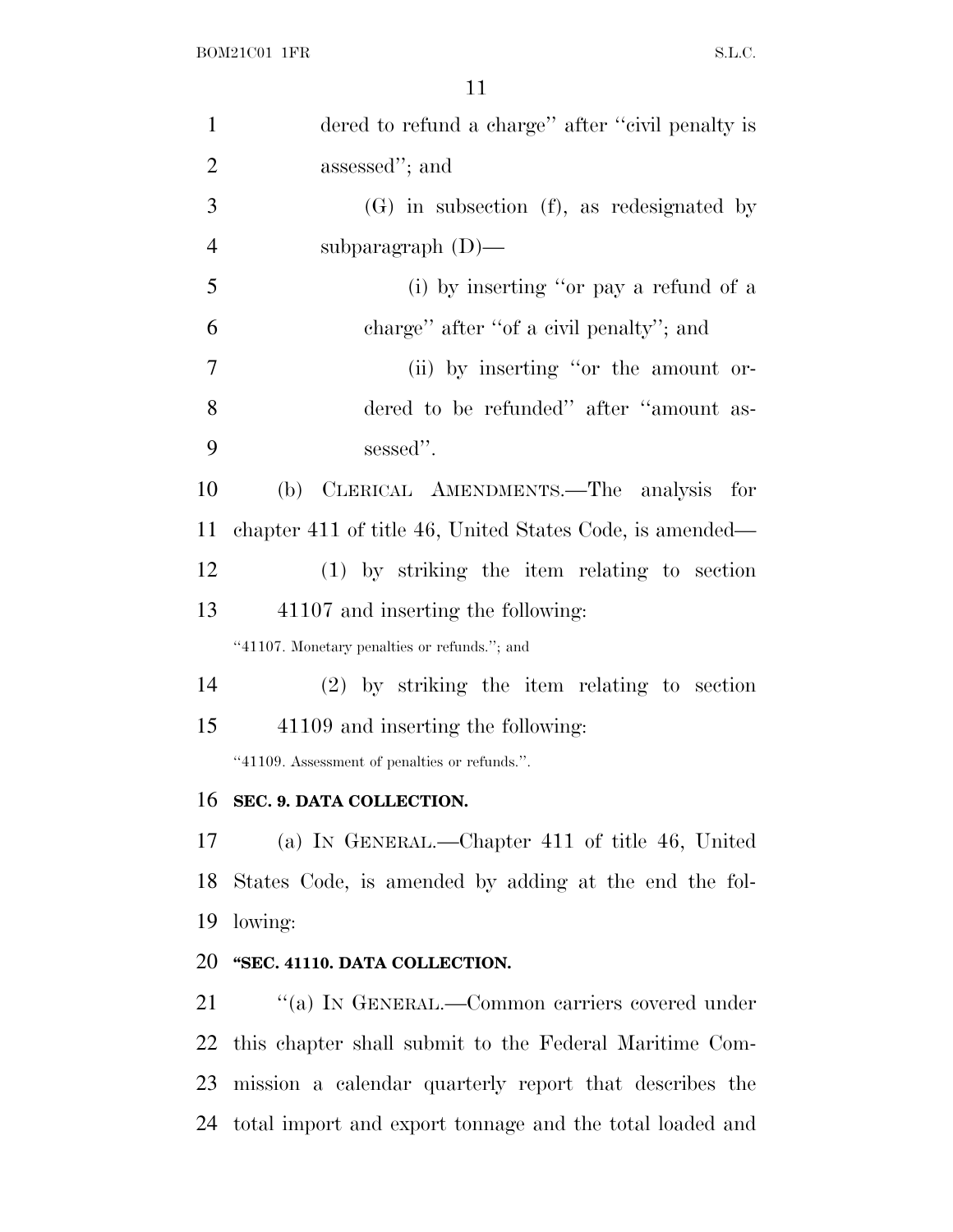empty 20-foot equivalent units per vessel (making port in the United States, including any territory or possession of the United States) operated by such common carrier. ''(b) PROHIBITION ON DUPLICATION.—Data required to be reported under subsection (a) may not duplicate in-formation—

 $\frac{1}{1}$  submitted to the Corps of Engineers pur- suant to section 11 of the Act entitled 'An Act au- thorizing the construction, repair, and preservation of certain public works on rivers and harbors, and for other purposes', approved September 22, 1922 (33 U.S.C. 555), by an ocean common carrier acting as a vessel operator; or

 ''(2) submitted pursuant to section 481 of the Tariff Act of 1930 (19 U.S.C. 1481) to Customs and Border Protection by merchandise importers.''. (b) CLERICAL AMENDMENT.—The analysis for chap- ter 411 of title 46, United States Code, is amended by adding at the end the following: ''41110. Data collection.''.

#### **SEC. 10. CHARGE COMPLAINTS.**

 (a) I<sup>N</sup> GENERAL.—Chapter 413 of title 46, United States Code, is amended by adding at the end the fol-lowing: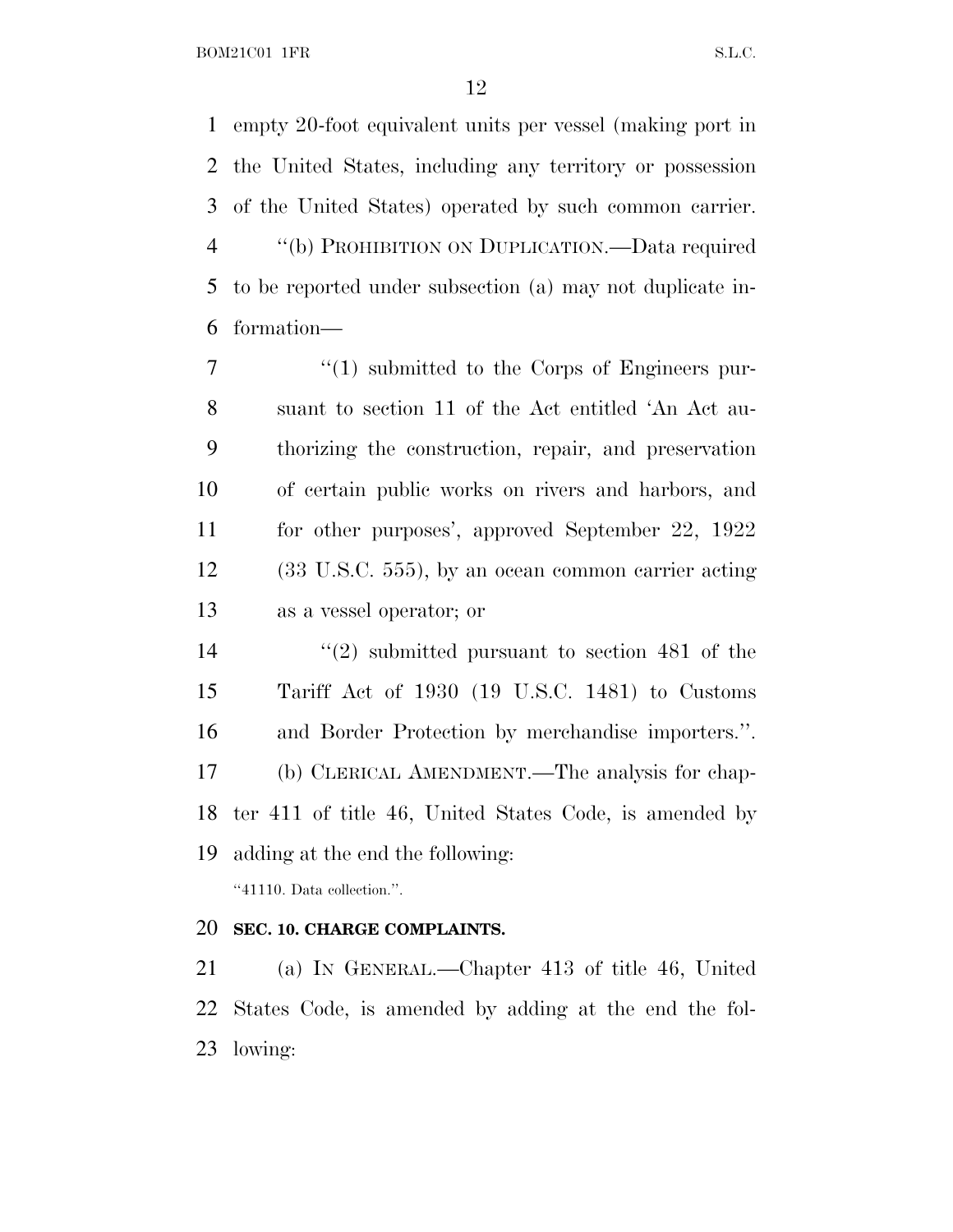### **''§ 41310. Charge complaints**

 ''(a) I<sup>N</sup> GENERAL.—A person may submit to the Federal Maritime Commission, and the Commission shall accept, information concerning charges. The information submitted to the Commission may include the bill of lading numbers, certifications, or any other relevant information.

 ''(b) INVESTIGATION.—Upon receipt of a submission under subsection (a), with respect to a charge assessed by a common carrier, the Commission shall promptly in- vestigate the charge with regard to compliance with sec-tion 41104(a). The common carrier shall—

12  $\frac{1}{2}$  (1) be provided an opportunity to submit addi- tional information related to the charge in question; and

 $\frac{1}{2}$  bear the burden of establishing the reason- ableness of any demurrage or detention charges which are the subject of any complaint proceeding challenging a common carrier or marine terminal op- erator demurrage or detention charge pursuant to section 545.5 of title 46, Code of Federal regulations 21 (or successor regulations).

22 " (c) REFUND.—Upon receipt of submissions under subsection (a), if the Commission determines that a charge does not comply with section 41104(a), the Com- mission shall promptly order the refund of any demurrage and detention charges paid.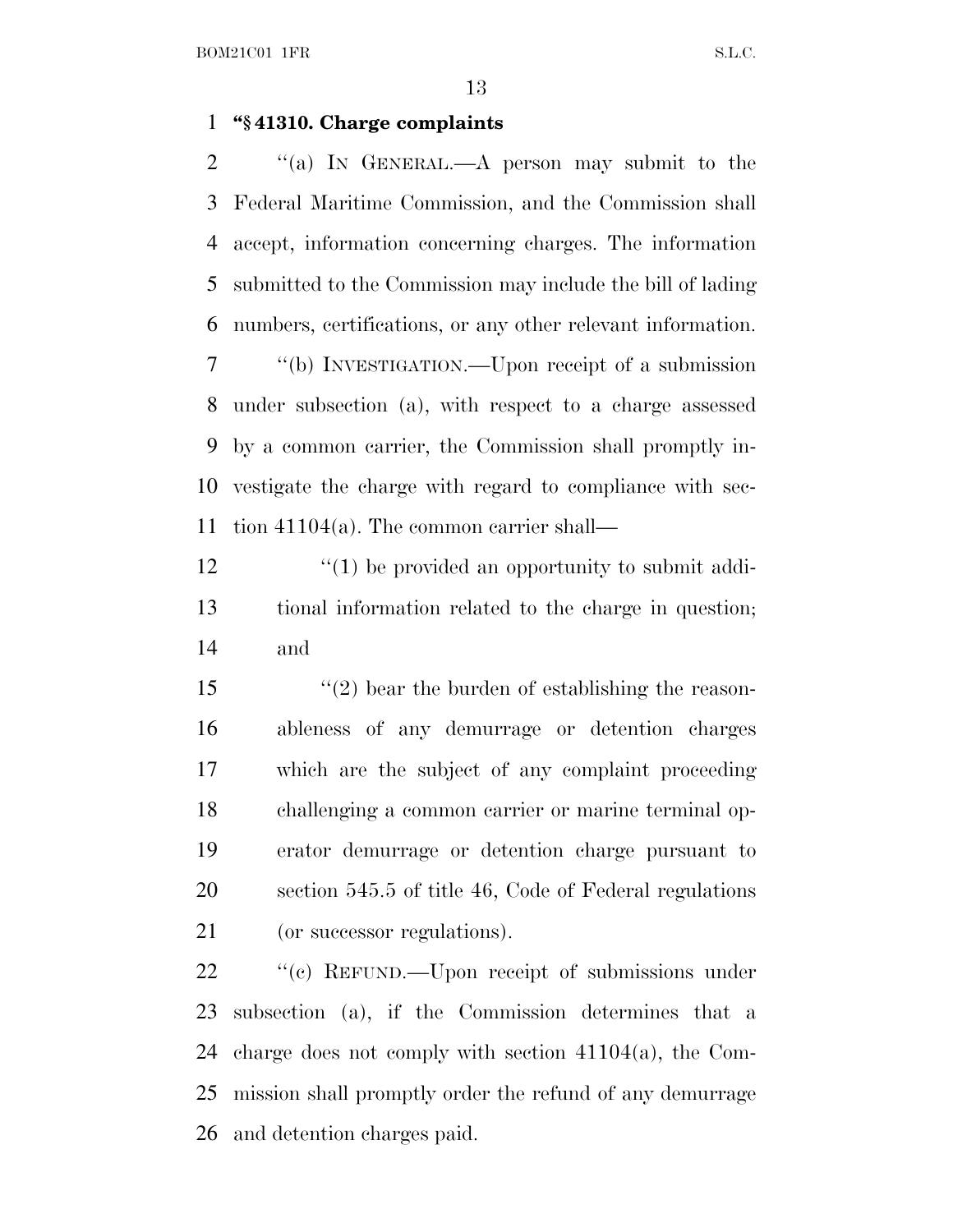''(d) PENALTIES.—In the event of a finding that a charge does not comply with section 41104(a) after sub- mission under subsection (a), a civil penalty under section 41107 shall be applied to the common carrier making such charge.''.

 (b) CLERICAL AMENDMENT.—The analysis for chap- ter 413 of title 46, United States Code, is amended by adding at the end the following:

''41310. Charge complaints.''.

## **SEC. 11. INVESTIGATIONS.**

 (a) AMENDMENTS.—Section 41302 of title 46, United States Code, is amended—

 (1) in subsection (a), in the first sentence, by striking ''or agreement'' and inserting ''agreement, fee, or charge''; and

15 (2) in subsection (b)—

 (A) in the subsection heading, by striking ''**Agreement**'' and inserting ''**Agreement, fee, or charge**''; and

 (B) by inserting '', fee, or charge'' after 20 "agreement".

 (b) REPORT.—The Federal Maritime Commission shall publish on a publicly available website of the Com- mission a report containing the results of the investigation entitled ''Fact Finding No. 29, International Ocean Transportation Supply Chain Engagement''.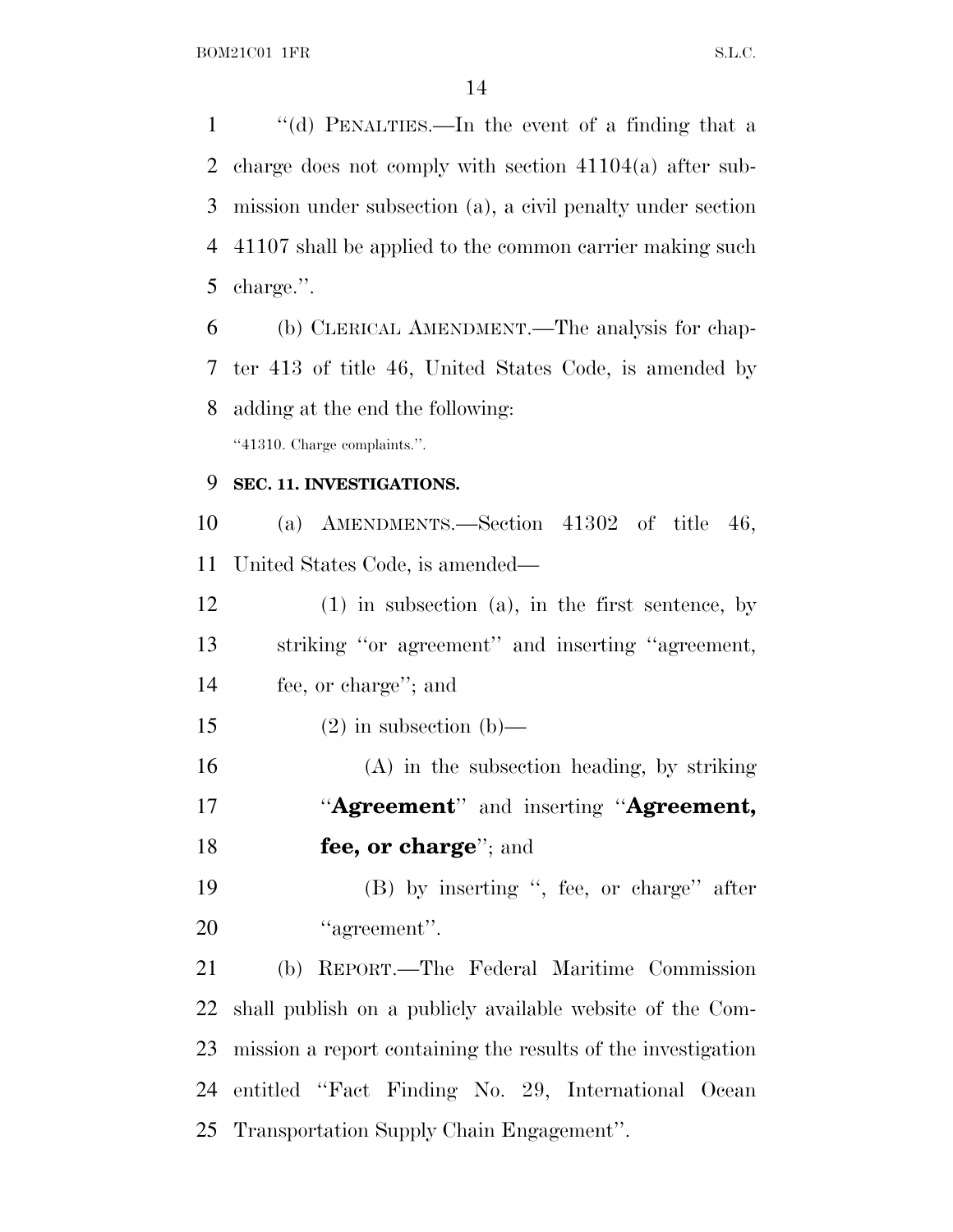#### **SEC. 12. AWARD OF ADDITIONAL AMOUNTS.**

 Section 41305 of title 46, United States Code, is amended—

4 (1) in subsection  $(c)$ —

| 5 | (A) by striking "section $41102(b)$ ,"                 |
|---|--------------------------------------------------------|
| 6 | through "or $(3)$ " and inserting "subsection $(b)$ ,  |
| 7 | (c), or (d) of section 41102, paragraph $(3)$ or       |
| 8 | $(6)$ of section 41104(a), or paragraph $(1)$ or $(3)$ |
| 9 | of section $41105$ "; and                              |
|   |                                                        |

 (B) by inserting ''or if the Commission de- termined that a violation of section 41104(a) of 12 this title was made," after "of this title"; and (2) in subsection (d), by striking ''section  $41104(4)(A)$  or  $(B)$ " and inserting "subparagraph" 15 (A) or (B) of section  $41104(a)(4)$ ".

#### **SEC. 13. ENFORCEMENT OF REPARATION ORDERS.**

 (a) I<sup>N</sup> GENERAL.—Section 41309 of title 46, United States Code, is amended—

(1) in the section heading, by inserting ''**or re-**

- **fund**'' after ''**reparation**'';
- 21 (2) in subsection (a)—
- (A) by inserting ''or refund of a charge'' 23 after "payment of reparation"; and

 (B) by inserting ''or to whom the refund of the charge was ordered'' after ''award was made''; and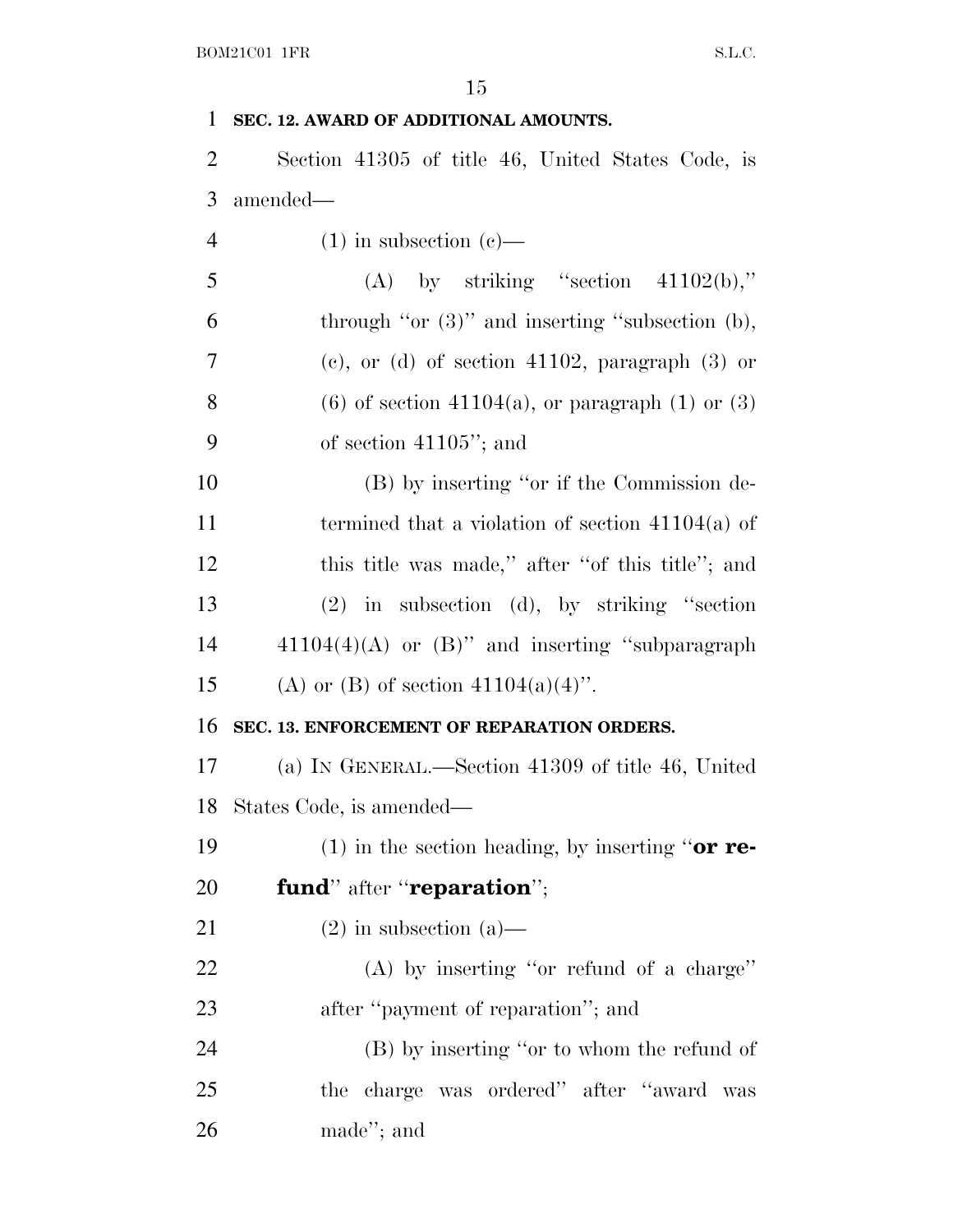| $\mathbf{1}$   | $(3)$ in subsection (b), by inserting "or refund of       |
|----------------|-----------------------------------------------------------|
| $\overline{2}$ | such a charge" after "award of reparation".               |
| 3              | (b) CLERICAL AMENDMENT.—The analysis for chap-            |
| 4              | ter 413 of title 46, United States Code, is amended by    |
| 5              | striking the item relating to section 41309 and inserting |
| 6              | the following:                                            |
|                | "41309. Enforcement of reparation or refund orders.".     |
| 7              | SEC. 14. ANNUAL REPORT TO CONGRESS.                       |
| 8              | Section 46106(b) of title 46, United States Code, is      |
| 9              | amended-                                                  |
| 10             | $(1)$ in paragraph $(5)$ by striking "and" at the         |
| 11             | end;                                                      |
| 12             | $(2)$ in paragraph $(6)$ , by striking the period and     |
| 13             | inserting "; and"; and                                    |
| 14             | (3) by adding at the end the following:                   |
| 15             | "(7) an identification of any otherwise con-              |
| 16             | cerning practices by ocean common carriers, particu-      |
| 17             | larly such carriers that are controlled carriers, that    |
| 18             | $are-$                                                    |
| 19             | "(A) State-owned or State-controlled enter-               |
| 20             | prises; or                                                |
| 21             | "(B) owned or controlled by, a subsidiary                 |
| 22             | of, or otherwise related legally or financially           |
| 23             | (other than a minority relationship or invest-            |
| 24             | ment) to a corporation based in a country—                |